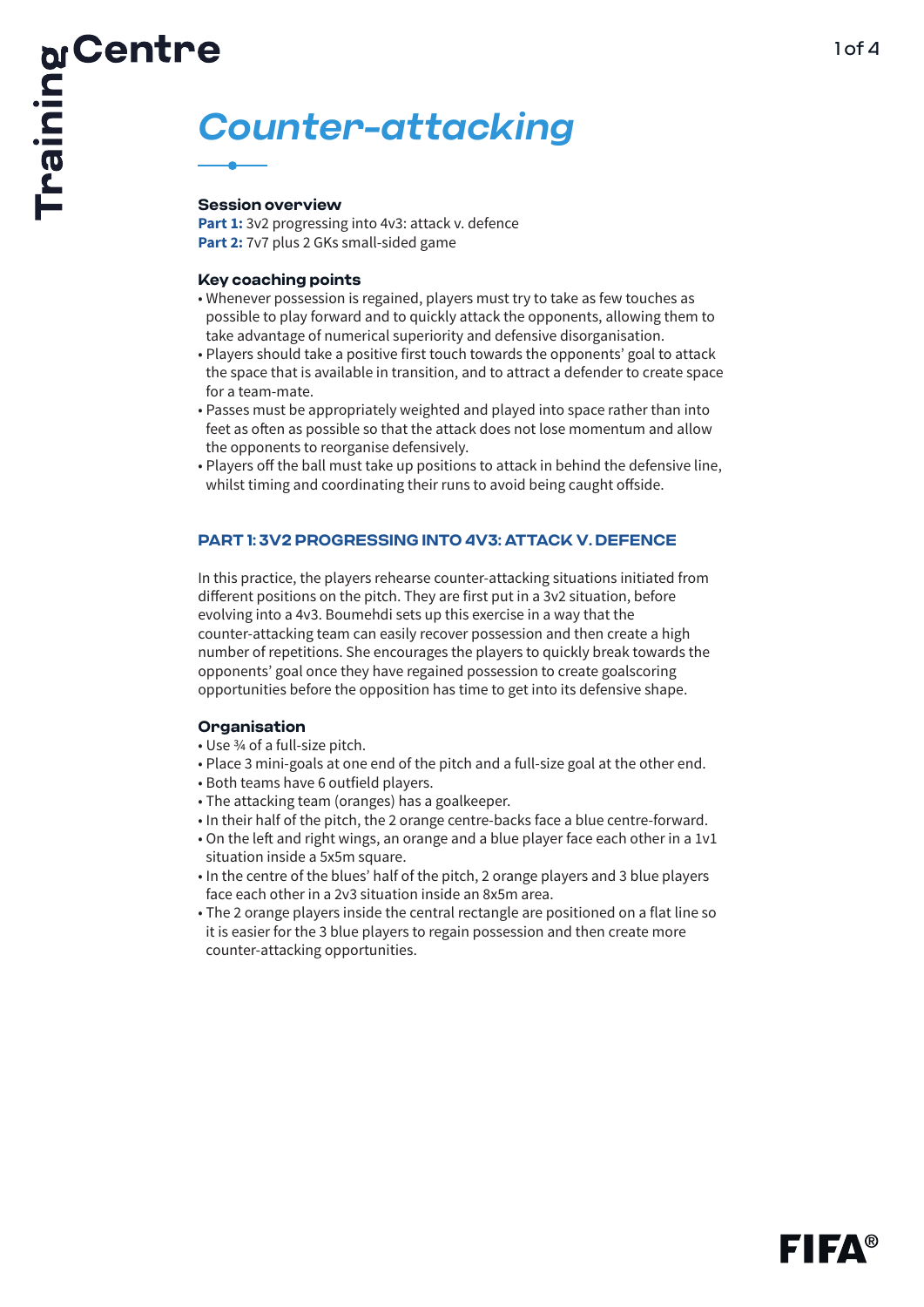3v2 then 4v3 attack v. defence



- The orange team starts with the ball in any of the 3 zones with the aim of trying to score in the mini-goals placed at the back.
- The blue players inside that zone try to regain possession and initiate a counter-attack.
- If the blues win the ball inside the central area, the player who does so plays into 1 of the 2 wide players and joins the attack to create a 3v2 in their favour. The other wide player is not allowed to join the attack at this stage.

# **Variations**

- Variation I: the sequence is now starting in one of the outside zones. If the blues win the ball inside one of the wide areas, the player who won it tries to combine with the centre-forward and attack the available space. At the same time, 1 of the 3 players in the central area joins the attack.
- Variation II: both blue wide players can join the attack and 1 orange player from the central area can recover to support the 2 centre-backs and create a 4v3 situation in favour of the blue team.



Variation I

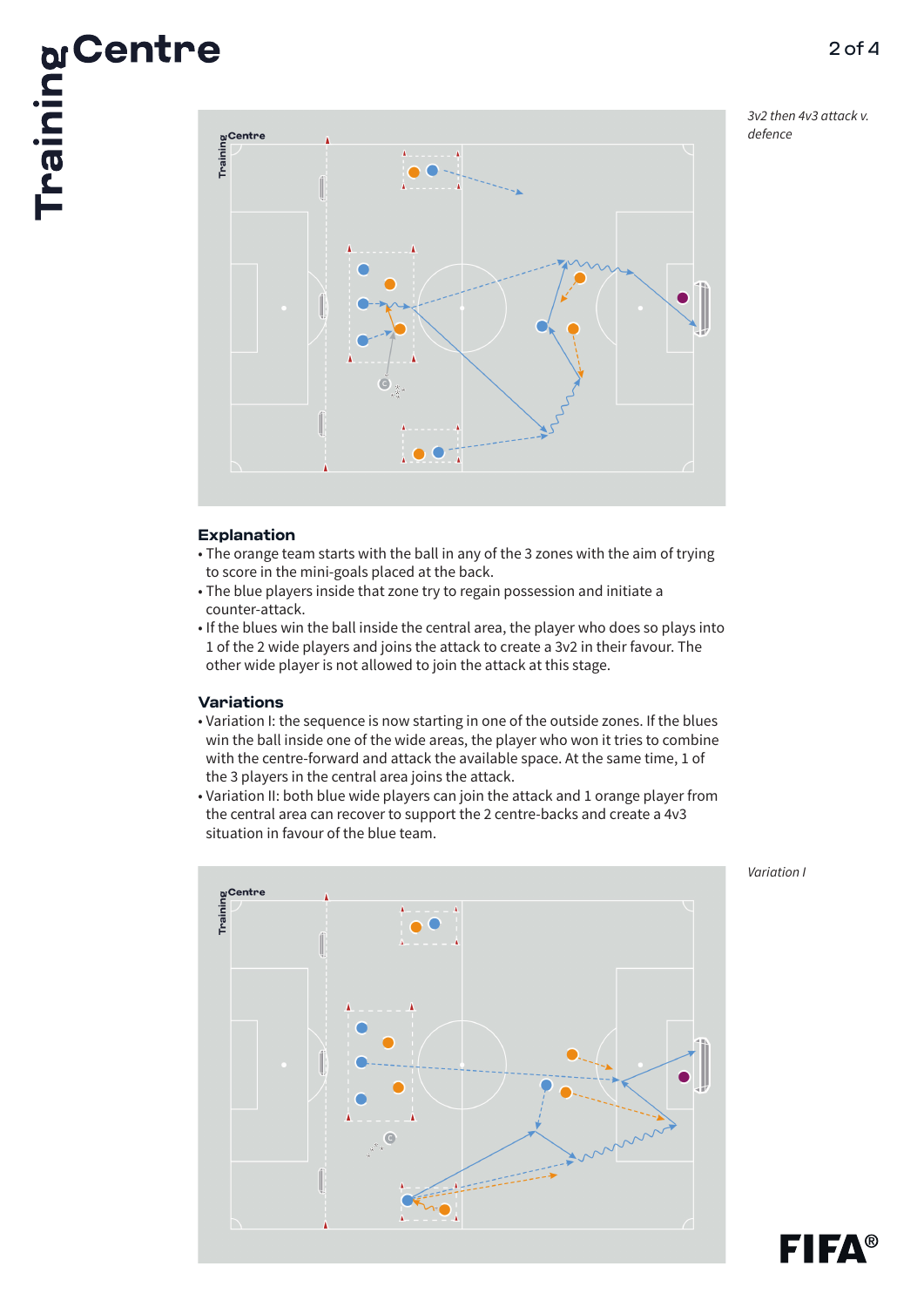# Variation II

3 of 4



- Take a minimal number of touches and passes to play forward and progress towards the goal quickly before the opponents can recover their defensive organisation.
- When possession is regained in the central area, the first pass is played wide to attack the space that is usually vacated by the opposition's full-back while their team is in possession.
- When possession is regained in the wide areas, the centre-forward should drop to support the wide player and combine with them. This movement is likely to attract a defender that 1 of the players from the central area can attack when joining the counter-attack. This player and the centre-forward must then attack different zones inside the penalty area, such as the near post or the penalty spot, so that the wide player has multiple crossing options. They are encouraged to synchronise and coordinate their runs off the ball to bemuse the defence and to lose their markers.